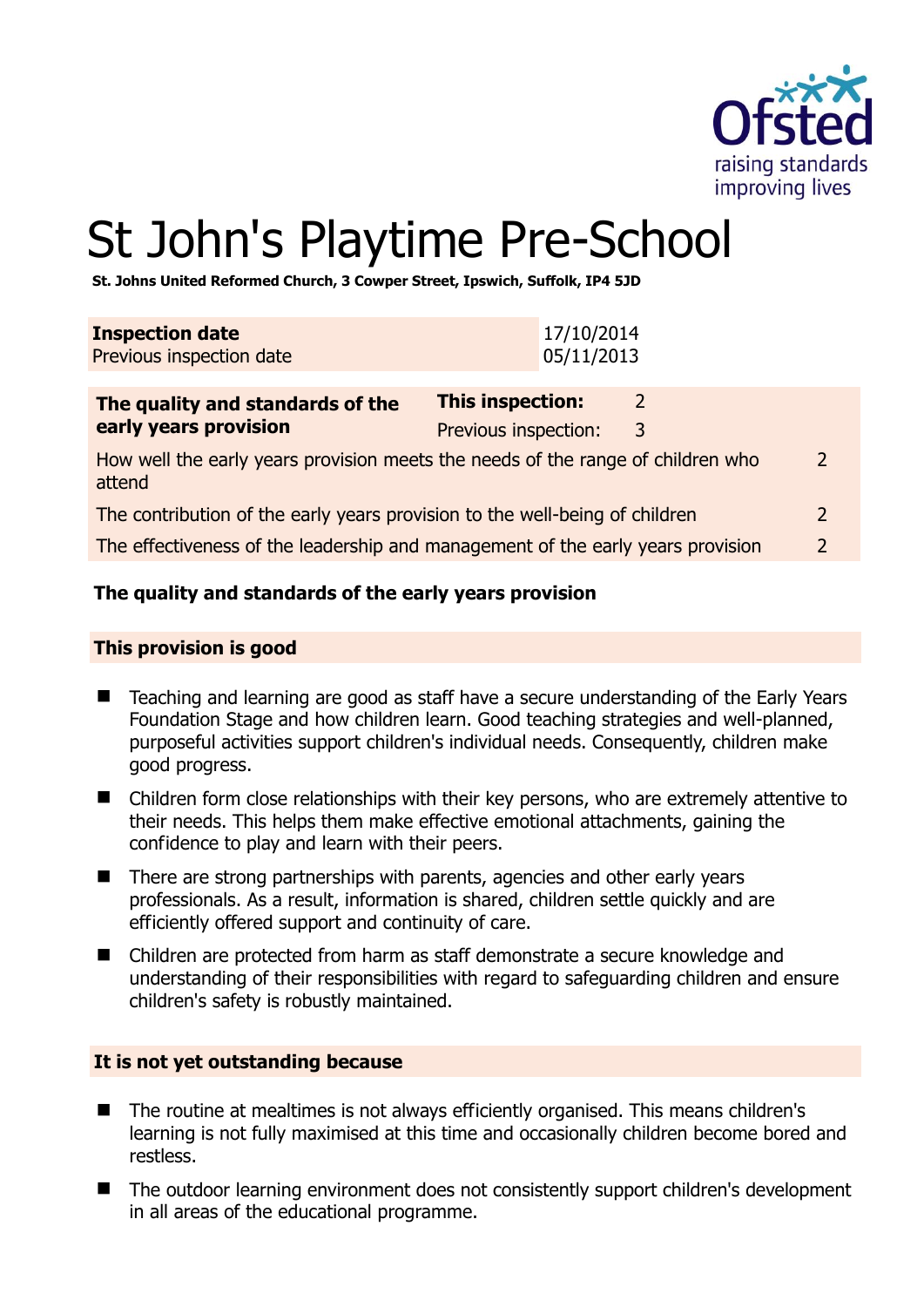# **Information about this inspection**

Inspections of registered early years provision are:

- $\bullet$  scheduled at least once in every inspection cycle the current cycle ends on 31 July 2016
- scheduled more frequently where Ofsted identifies a need to do so, for example where provision was previously judged inadequate
- **•** brought forward in the inspection cycle where Ofsted has received information that suggests the provision may not be meeting the legal requirements of the Early Years Foundation Stage or where assessment of the provision identifies a need for early inspection
- **•** prioritised where we have received information that the provision is not meeting the requirements of the Early Years Foundation Stage and which suggests children may not be safe
- scheduled at the completion of an investigation into failure to comply with the requirements of the Early Years Foundation Stage.

# **Inspection activities**

- $\blacksquare$ The inspector observed activities in the playroom and the outside learning environment.
- The inspector conducted a joint observation with the manager.
- The inspector held meetings with the manager and the chairperson of the provision.
- The inspector looked at children's assessment records and planning documentation.
- $\blacksquare$ The inspector checked evidence of suitability and qualifications of practitioners working with children, the provider's self-evaluation form and improvement plans.
- The inspector took account of the views of parents and carers spoken to on the day.

# **Inspector**

Lynn A Hartigan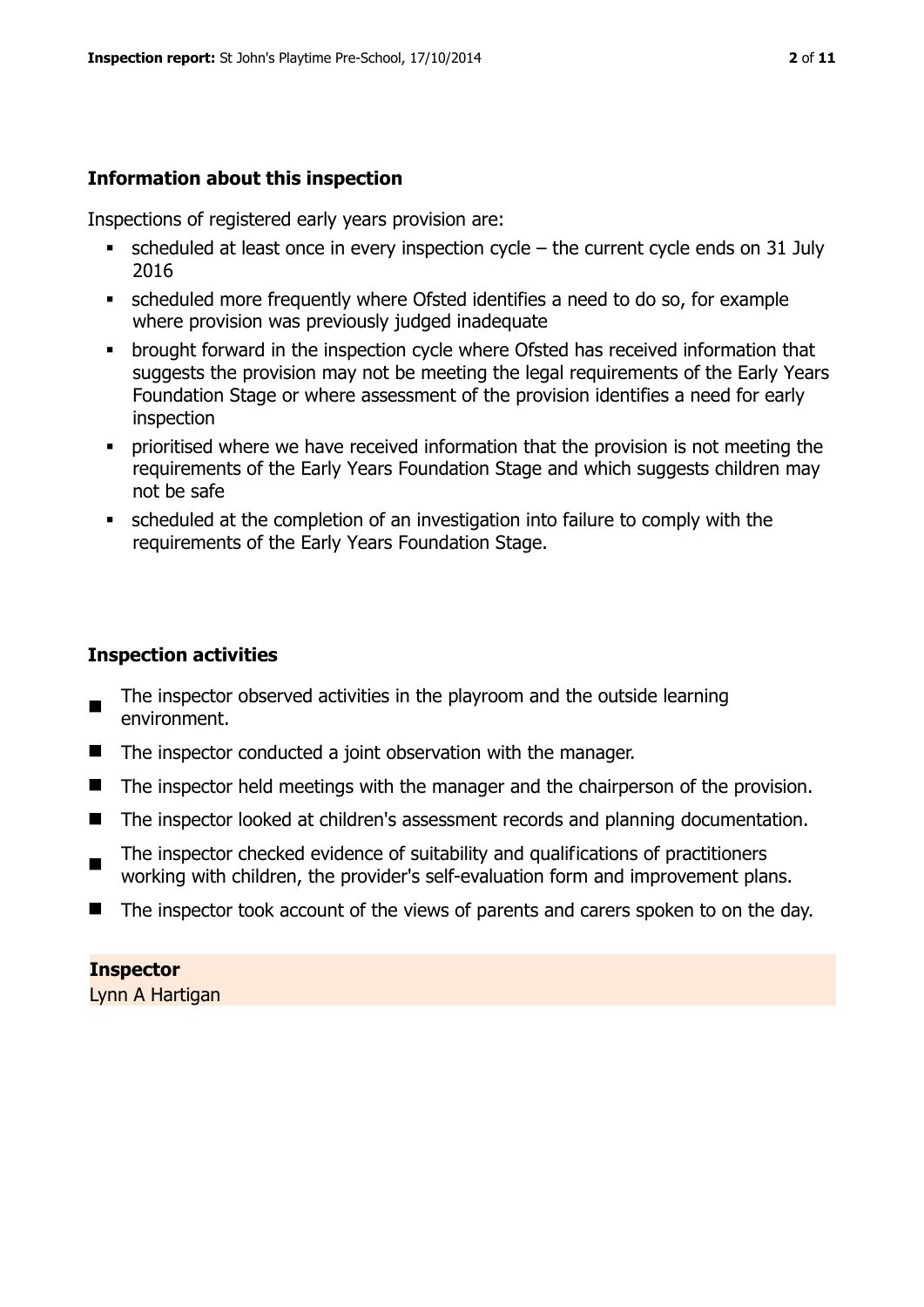# **Full report**

# **Information about the setting**

St John's Playtime Pre-School was registered in 1992 and is on the Early Years Register. It is situated within St. John's United Reform Church in Ipswich, Suffolk and is managed by a voluntary committee. The pre-school operates from playrooms on the first floor and there is lift access to ensure that it is accessible to all children. There is an enclosed area available for outdoor play. The pre-school employs eight members of childcare staff, all of whom hold appropriate early years qualifications at level 3 and above. The pre-school opens Monday to Friday during term time only. Sessions are from 9am until 12noon and 12.30pm until 3.30pm. Children attend for a variety of sessions. There are currently 46 children on roll who are in the early years age group. The pre-school provides funded early education for two-, three- and four-year-olds. It supports children who speak English as an additional language and children with special educational needs and/or disabilities. The pre-school receives support from the local authority.

#### **What the setting needs to do to improve further**

#### **To further improve the quality of the early years provision the provider should:**

- enhance the already good care practices by reviewing the organisation of mealtimes to reduce waiting times and maintain children's emotional well-being
- $\blacksquare$  focus more precisely on the planning of activities outdoors to enrich children's learning opportunities in all areas of the educational programme.

#### **Inspection judgements**

#### **How well the early years provision meets the needs of the range of children who attend**

All staff have a good understanding of the learning and development requirements of the Early Years Foundation Stage. Children are provided with an exciting educational programme that includes a good balance of adult-led and child-initiated activities. This is because staff use their knowledge effectively to support children's continuous progress. Children are provided with a wide range of challenging and stimulating resources. These are easily accessible so that children can initiate their own games. For example, children delight in playing with large trays of compost, digging and using magnifiers to investigate further. Children who are fascinated with dinosaurs select these from the easily accessible trays that are clearly labelled and add the dinosaurs to the compost, losing themselves in their imaginary play. The provision offers lots of opportunities for role play; dressing-up props and different fabrics encourage children's imaginative play as they act out real-life situations. This is because staff support children's interests and promote the characteristics of effective learning with them. Children have immense fun using silky scarves as cloaks. Sensory play is promoted well and younger children and those who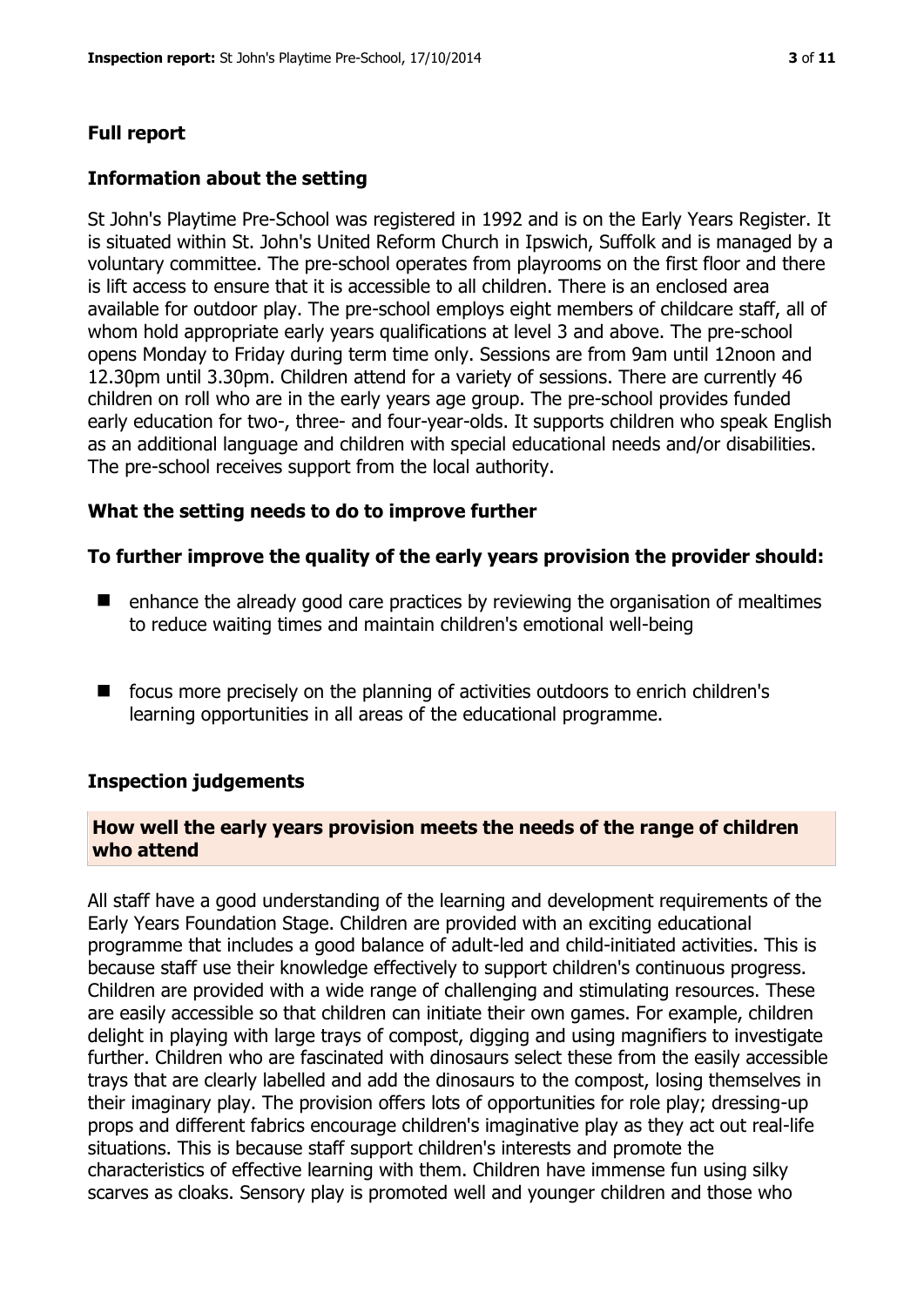materials to express themselves and how they feel.

require additional help watch in fascination as different materials are used to engage their interest. For example, staff float materials in the air and children giggle as they watch them land. They confidently dance to softly played music and use the different textured

Children are supported well by staff who interact effectively with them. All staff members are softly spoken and give children lots of eye contact, getting down to their level to play and listen to what the children have to say. Children's language development is promoted to a good standard. The use of visual prompts and signing also helps children to communicate. Children participate in language and listening activities in small groups, where they have the opportunity to learn new words while having fun. For example, children take turns to choose an object from home and hide it in a 'mystery bag'. This is passed amongst the children to describe what they can feel. Staff encourage conversation and are skilful in the questions they ask, such as 'what does it feel like?' and 'what do you think it is?' Staff allow children time to think critically and respond. Children are excited to discover binoculars in the bag and talk about how these are used, learning new words, such as 'distance' and 'lens'. Staff also effectively encourage parents to be involved in their children's development. They are positively encouraged to share their child's progress at home by contributing to an achievements board within the playroom. Since the last inspection, the new manager has implemented an improved system to accurately record children's observations and assessments, which includes the required progress check for children between the age of two and three years. These are supported using samples of the children's work and photographs. Learning journals are displayed for children and their parents to access whenever they choose, and provide parents with useful information to confirm how their children are progressing to a good standard relative to their starting points. Staff have high expectations for all children in their care. Good support is offered to children who speak English as an additional language. Their home language is embraced within the pre-school. For example, staff display text in different languages. Children with special educational needs and/or disabilities receive very good support to ensure they meet their full potential. Staff have well-established links with other agencies and professionals, to ensure a shared approach to care for children who attend more than one setting. This shared approach, along with carefully focused observations, means that children receive timely interventions and consistent support.

Children progress well and are effectively developing the skills they need for their future learning and eventual move to school. They cooperate together in group work. For example, they listen and help each other as they learn to take turns when choosing snack. Children use a quiet, comfortable room to enjoy stories and share books with their friends. They sit on cosy bean bags and cushions and select stories of their choice, developing a real love of books. They listen carefully at group story time and interact and predict the endings of stories. Children enjoy using a variety of resources to develop pre-writing skills. For example, they show sustained levels of concentration when working at the writing table. They use chunky crayons, chalks and pencils with ease. Children work together at the easel, producing artwork that is beautifully displayed within the setting. Children make good attempts at writing their name on their work and staff praise them for their efforts. Children's mathematical development is supported as they enjoy singing favourite number songs. Number lines are displayed, and water and sand play help children to understand about volume and capacity as they fill containers. Since the last inspection, the staff now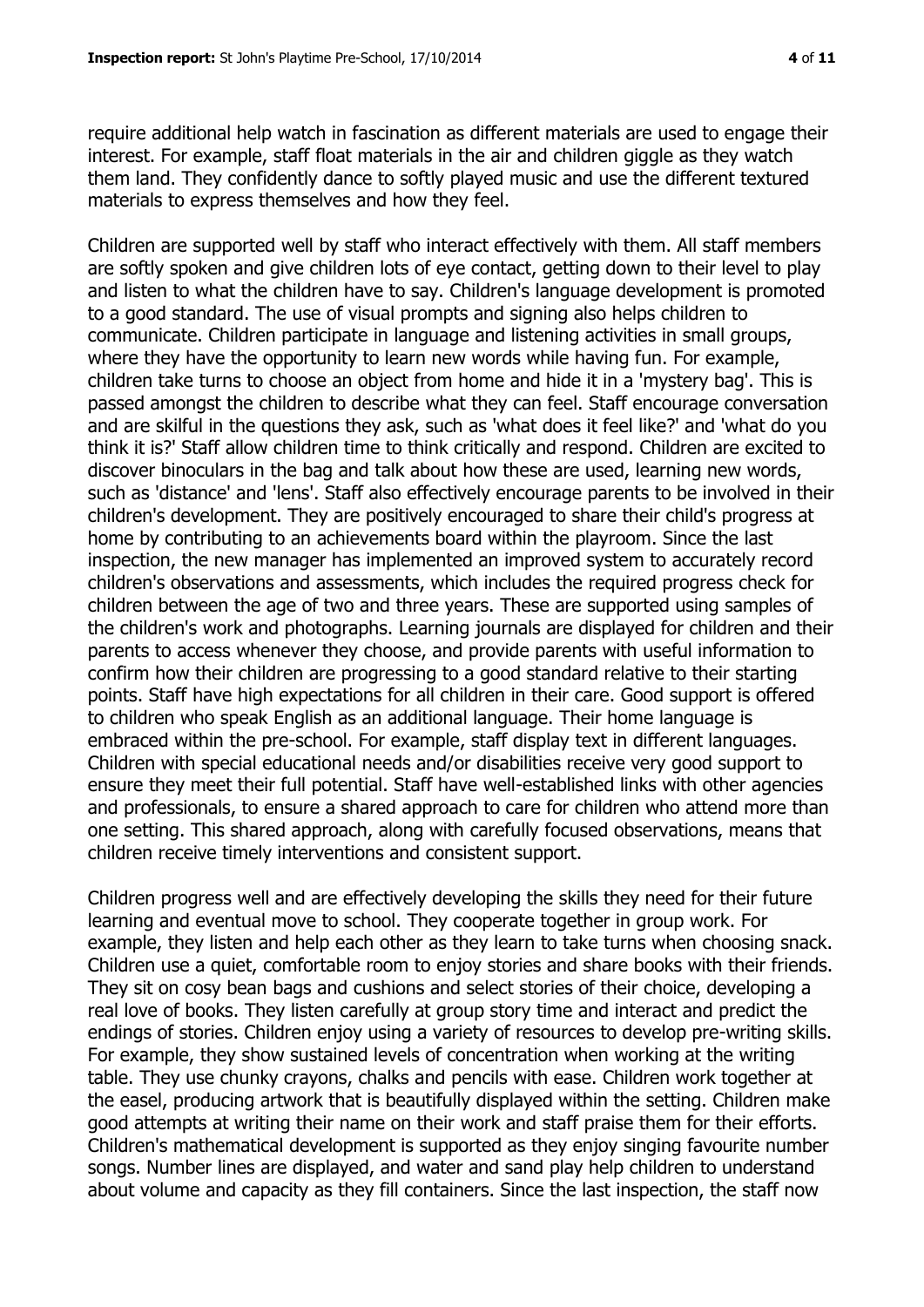ensure children have daily opportunities to play outdoors. However, planning for outdoors does not consistently include all areas of the educational programme. This means that opportunities for learning are not maximised for those children who prefer outdoor activities.

#### **The contribution of the early years provision to the well-being of children**

Children arrive at pre-school keen and eager to participate, they settle quickly and happily leave their parents. This is as a result of an effective settling-in process. The manager and the child's key person offer to visit the child and their family at home. This provides opportunities to gather good information about the child's routines, likes and dislikes, and observe the child in their familiar surroundings. This also promotes continuity and consistency in care. Good information is provided for parents with regard to the role of the key person, and details of the key groups are displayed for parents. Children form close attachments to the caring staff. They confidently approach staff for help and cuddles. Children are comfortable with visitors to the pre-school and ask lots of questions. Children are effectively supported emotionally when it is time to move on to school. Teachers from the local primary schools are invited to visit children at pre-school, so that children can become familiar with them. The manager ensures opportunities are available, with parents' consent, to discuss children's progress and their unique needs in order to promote continuity in the child's learning. More focused activities are planned to ensure children are emotionally prepared, such as using items of school uniform and school books in their role play.

Children play in a stimulating, welcoming and clean learning environment. Overall, children's behaviour is good. This is because children understand the clear boundaries and expectations that are reinforced by the staff, who are positive role models. Since the last inspection all members of staff have completed training to refresh their knowledge on strategies to manage behaviour positively and ensure that the behaviour management policy is consistently implemented. Children are caring towards one another, they take turns but also know to use timers to ensure they share. Through everyday routines and play, children are learning ways to keep themselves safe. For example, children learn to use knives safely when cutting fruits independently at snack time. Children use stairs sensibly and with caution when they access the outdoor play environment. Children are supported by staff to develop their independent skills. For example, improvements have been made since the last inspection to enable children to take care of their personal needs. This is because they can now access the bathroom independently. Children know to wash their hands and they talk about germs. They independently choose when they want to eat snack and pour their own drinks. A lunch club is offered and children enjoy this time eating their packed lunch in the dinner room. This is regarded as a social occasion and staff sit with the children. However, lunchtime is not always efficiently organised and this means some children become bored as they spend sometime waiting for their friends to finish. In addition, learning opportunities are not maximised at this time.

Children are not able to flow freely from indoors to outdoors as the pre-school is positioned on the first floor of the church. However, children are encouraged and have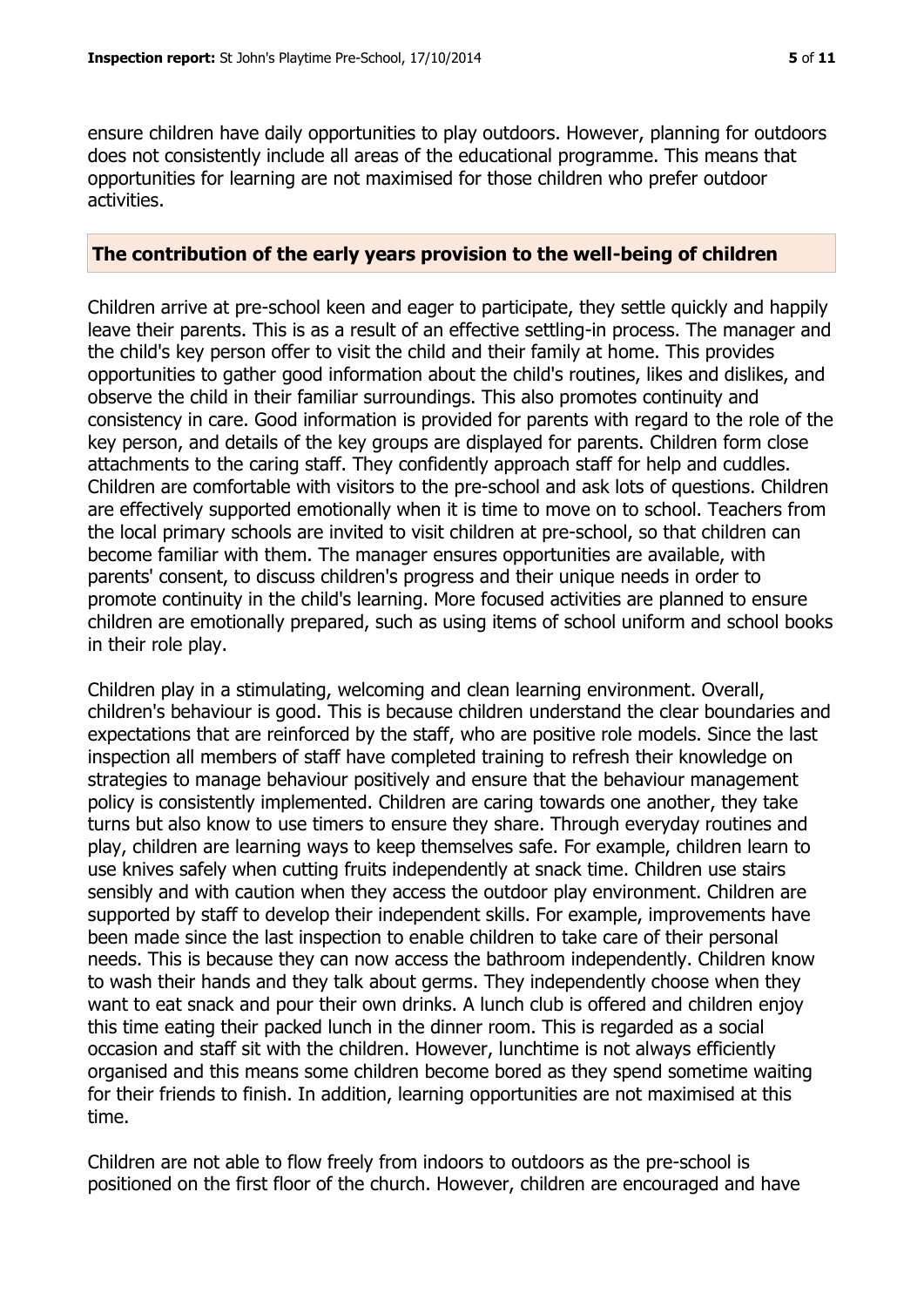opportunities for fresh air and exercise daily and they are beginning to understand the importance of a healthy lifestyle. The outdoor environment offers many activities to support children's physical development. They have fun balancing on stilts and climbing, and demonstrate good control skills as they play bat and ball. Children have a good understanding of healthy eating. This is because they are offered a nutritious menu at snack time. They independently access drinking water both indoor and outdoors, to ensure they are not thirsty.

#### **The effectiveness of the leadership and management of the early years provision**

The committee chairperson, manager and staff team are all fully aware of the requirements of the Early Years Foundation Stage. Detailed policies and procedures to promote children's safety, health and welfare are effectively implemented and regularly reviewed and updated. All documentation relating to safeguarding supports the efficient running of the pre-school. Thorough risk assessments are completed and routinely evaluated. For example, children are kept safe as appropriate steps are taken to ensure the security of the premises. Parents use an intercom system and are greeted by a staff member to prevent unauthorised access to the premises. All staff complete appropriate checks to ensure they are suitable to work with children. An effective induction programme is completed following recruitment, and this includes an induction process for students who attend a work placement at the pre-school. Staff are clear of their roles and supervise the children at all times, offering a good level of support. Children who require additional help receive one-to-one attention. All staff fully understand their responsibility to protect children from harm and give safeguarding high priority. They are fully supported by the committee, and all staff have completed safeguarding and first-aid training to ensure they know how to respond effectively to any incidents.

Following the last inspection, a new manager has brought about significant changes to the pre-school. She is fully supported by the committee and has established positive working relationships with them, to ensure that the changes made positively impact on the provision for children. Clear action plans are in place to highlight areas to improve, and this includes appropriate arrangements for the supervision and support for the staff. Since the last inspection, staff performance is effectively monitored and regular meetings provide opportunities to discuss possible training needs. Peer observations have been introduced to enhance teaching practice through honest and critical reflection. As a result, staff morale is high as they feel valued and are able to discuss their own professional development. The manager monitors all aspects of practice, including the quality of observations and the assessment system. All staff contribute and monitor the planning process to ensure children's next steps in learning are fully considered and they make good progress in their learning. As a result of this overview, individual groups of children or groups of children with special educational needs and/or disabilities are tracked to ensure appropriate support is put in place.

Staff have established positive partnerships with parents. They are closely involved with their children's learning and positively encouraged to contribute to their learning records. Parents are welcomed into the pre-school to stay and play. A parent rota is supported well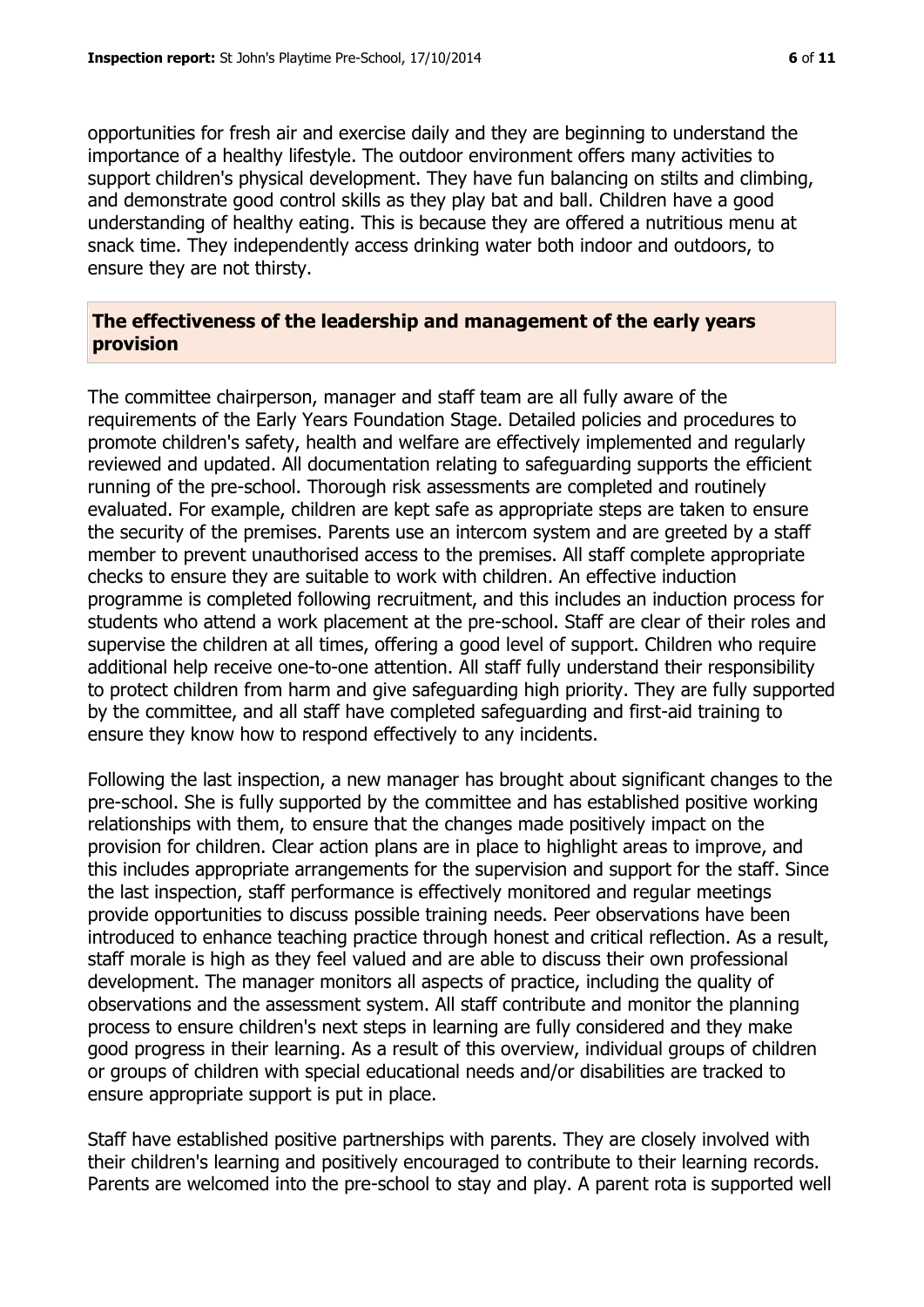and this offers parents first-hand opportunities to observe their children at play. Regular newsletters, notices and daily discussions ensure parents are kept up to date about what is happening at pre-school. Parents' evenings offer a more formal opportunity to discuss children's progress. Parents speak very positively of all aspects of the pre-school, which includes the friendly, supportive and approachable staff. Parents comment on how well their children settle, are happy and make good progress. Partnerships with external agencies have also been established and contribute to meeting the children's needs. For example, the manager attends meetings at the local children's centre, hosts meetings with other local early years settings to discuss good practice, and shares useful information with reception teachers at local schools. This means teachers are prepared, ready to support the children as they move to full-time education.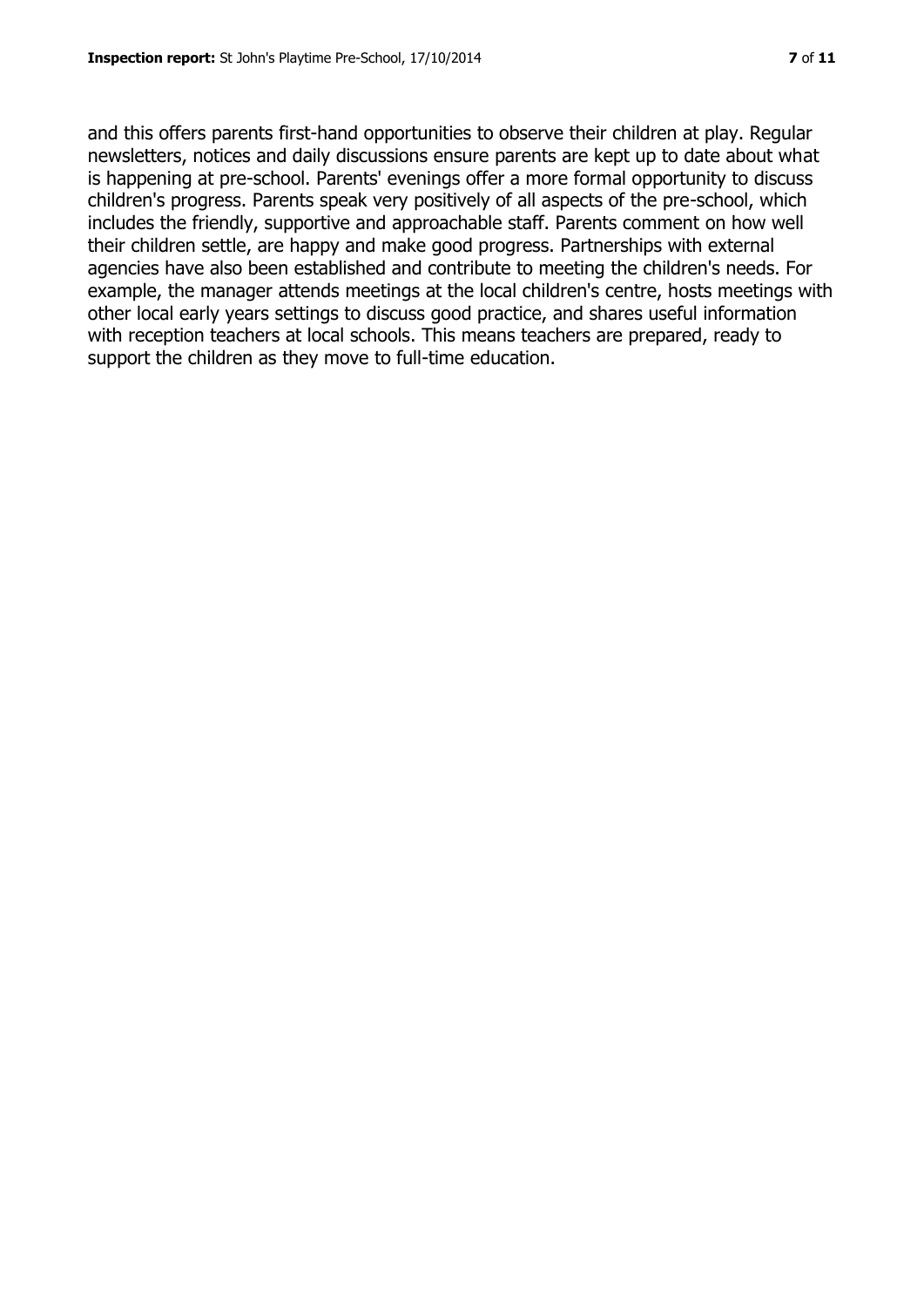# **What inspection judgements mean**

# **Registered early years provision**

| <b>Grade</b> | <b>Judgement</b>        | <b>Description</b>                                                                                                                                                                                                                                                                                                                                                                                |
|--------------|-------------------------|---------------------------------------------------------------------------------------------------------------------------------------------------------------------------------------------------------------------------------------------------------------------------------------------------------------------------------------------------------------------------------------------------|
| Grade 1      | Outstanding             | Outstanding provision is highly effective in meeting the needs<br>of all children exceptionally well. This ensures that children are<br>very well prepared for the next stage of their learning.                                                                                                                                                                                                  |
| Grade 2      | Good                    | Good provision is effective in delivering provision that meets<br>the needs of all children well. This ensures children are ready<br>for the next stage of their learning.                                                                                                                                                                                                                        |
| Grade 3      | Requires<br>improvement | The provision is not giving children a good standard of early<br>years education and/or there are minor breaches of the<br>safeguarding and welfare requirements of the Early Years<br>Foundation Stage. We re-inspect nurseries and pre-schools<br>judged as requires improvement within 12 months of the date<br>of inspection.                                                                 |
| Grade 4      | Inadequate              | Provision that is inadequate requires significant improvement<br>and/or enforcement action. The provision is failing to give<br>children an acceptable standard of early years education and/or<br>is not meeting the safeguarding and welfare requirements of<br>the Early Years Foundation Stage. It will be monitored and<br>inspected again within six months of the date of this inspection. |
| Met          |                         | There were no children present at the time of the inspection.<br>The inspection judgement is that the provider continues to<br>meet the requirements for registration.                                                                                                                                                                                                                            |
| Not met      |                         | There were no children present at the time of the inspection.<br>The inspection judgement is that the provider does not meet<br>the requirements for registration.                                                                                                                                                                                                                                |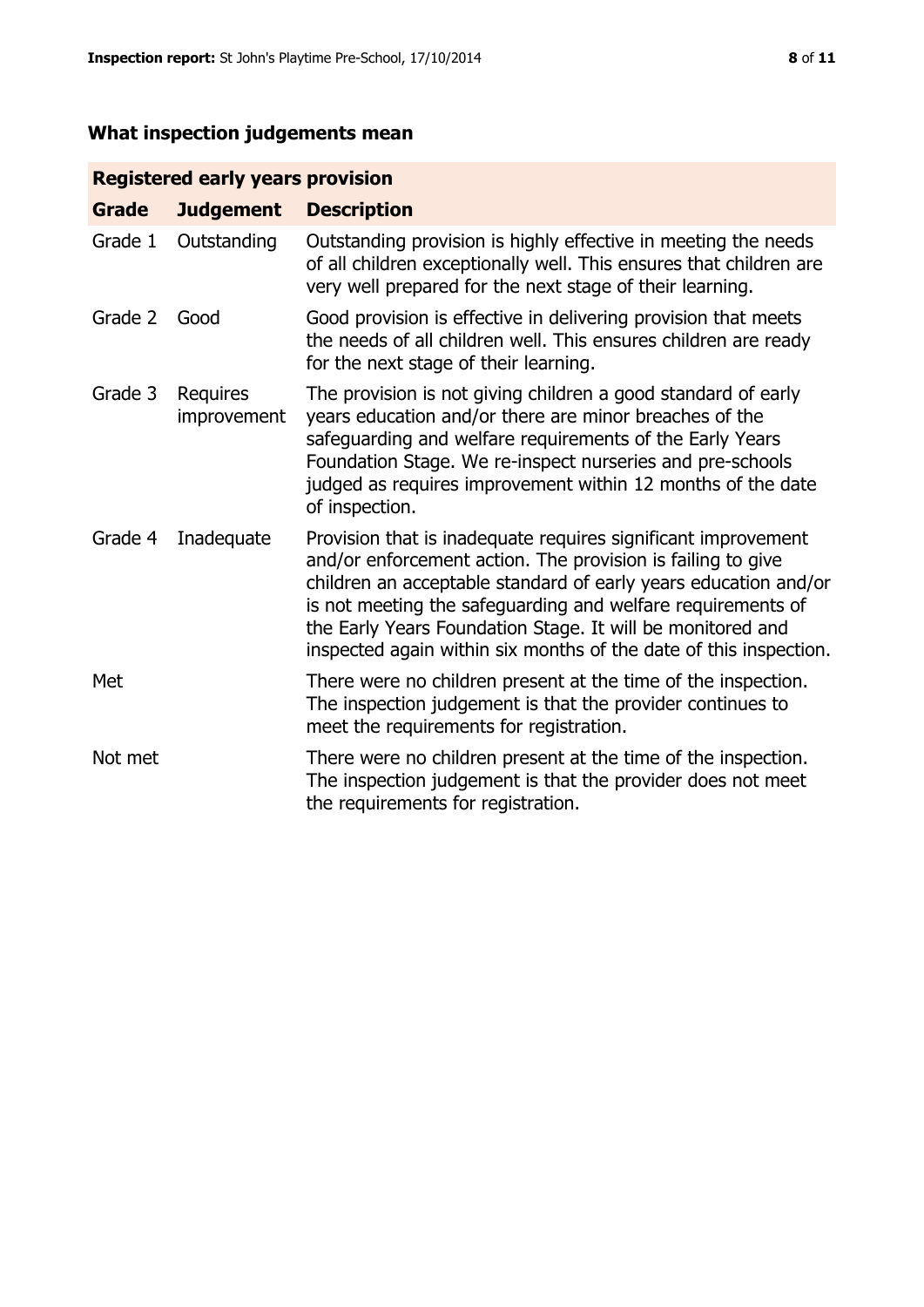#### **Inspection**

This inspection was carried out by Ofsted under sections 49 and 50 of the Childcare Act 2006 on the quality and standards of provision that is registered on the Early Years Register. The registered person must ensure that this provision complies with the statutory framework for children's learning, development and care, known as the Early Years Foundation Stage.

# **Setting details**

| Unique reference number       | 251650                                  |
|-------------------------------|-----------------------------------------|
| <b>Local authority</b>        | <b>Suffolk</b>                          |
| <b>Inspection number</b>      | 962680                                  |
| <b>Type of provision</b>      |                                         |
| <b>Registration category</b>  | Childcare - Non-Domestic                |
| Age range of children         | $0 - 5$                                 |
| <b>Total number of places</b> | 28                                      |
| Number of children on roll    | 46                                      |
| <b>Name of provider</b>       | St John's Playtime Pre-School Committee |
| Date of previous inspection   | 05/11/2013                              |
| <b>Telephone number</b>       | 07895003974                             |

Any complaints about the inspection or the report should be made following the procedures set out in the guidance *'Complaints procedure: raising concerns and making complaints* about Ofsted', which is available from Ofsted's website: www.ofsted.gov.uk. If you would like Ofsted to send you a copy of the guidance, please telephone 0300 123 4234, or email enquiries@ofsted.gov.uk.

# **Type of provision**

For the purposes of this inspection the following definitions apply:

Full-time provision is that which operates for more than three hours. These are usually known as nurseries, nursery schools and pre-schools and must deliver the Early Years Foundation Stage. They are registered on the Early Years Register and pay the higher fee for registration.

Sessional provision operates for more than two hours but does not exceed three hours in any one day. These are usually known as pre-schools, kindergartens or nursery schools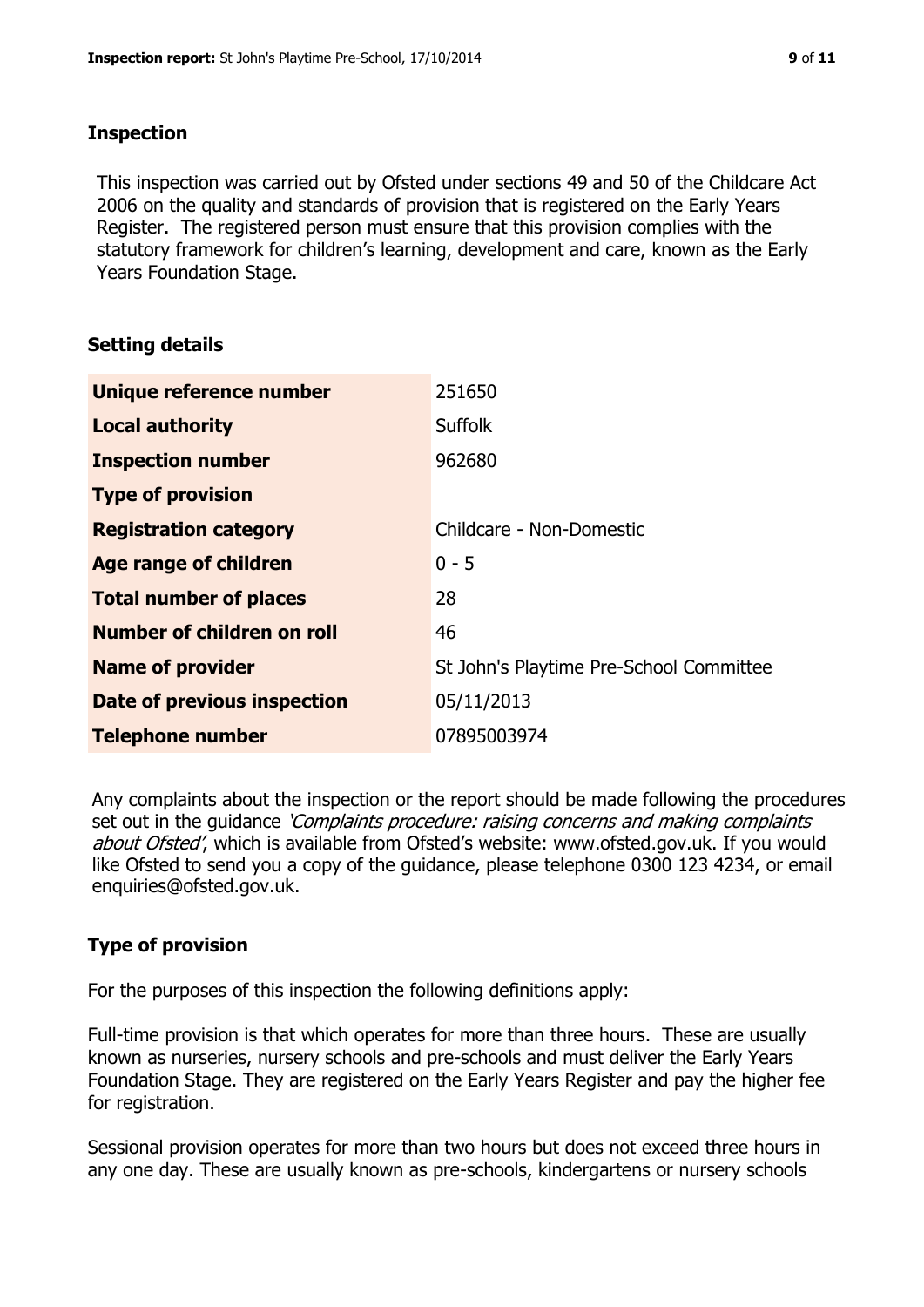and must deliver the Early Years Foundation Stage. They are registered on the Early Years Register and pay the lower fee for registration.

Childminders care for one or more children where individual children attend for a period of more than two hours in any one day. They operate from domestic premises, which are usually the childminder's own home. They are registered on the Early Years Register and must deliver the Early Years Foundation Stage.

Out of school provision may be sessional or full-time provision and is delivered before or after school and/or in the summer holidays. They are registered on the Early Years Register and must deliver the Early Years Foundation Stage. Where children receive their Early Years Foundation Stage in school these providers do not have to deliver the learning and development requirements in full but should complement the experiences children receive in school.